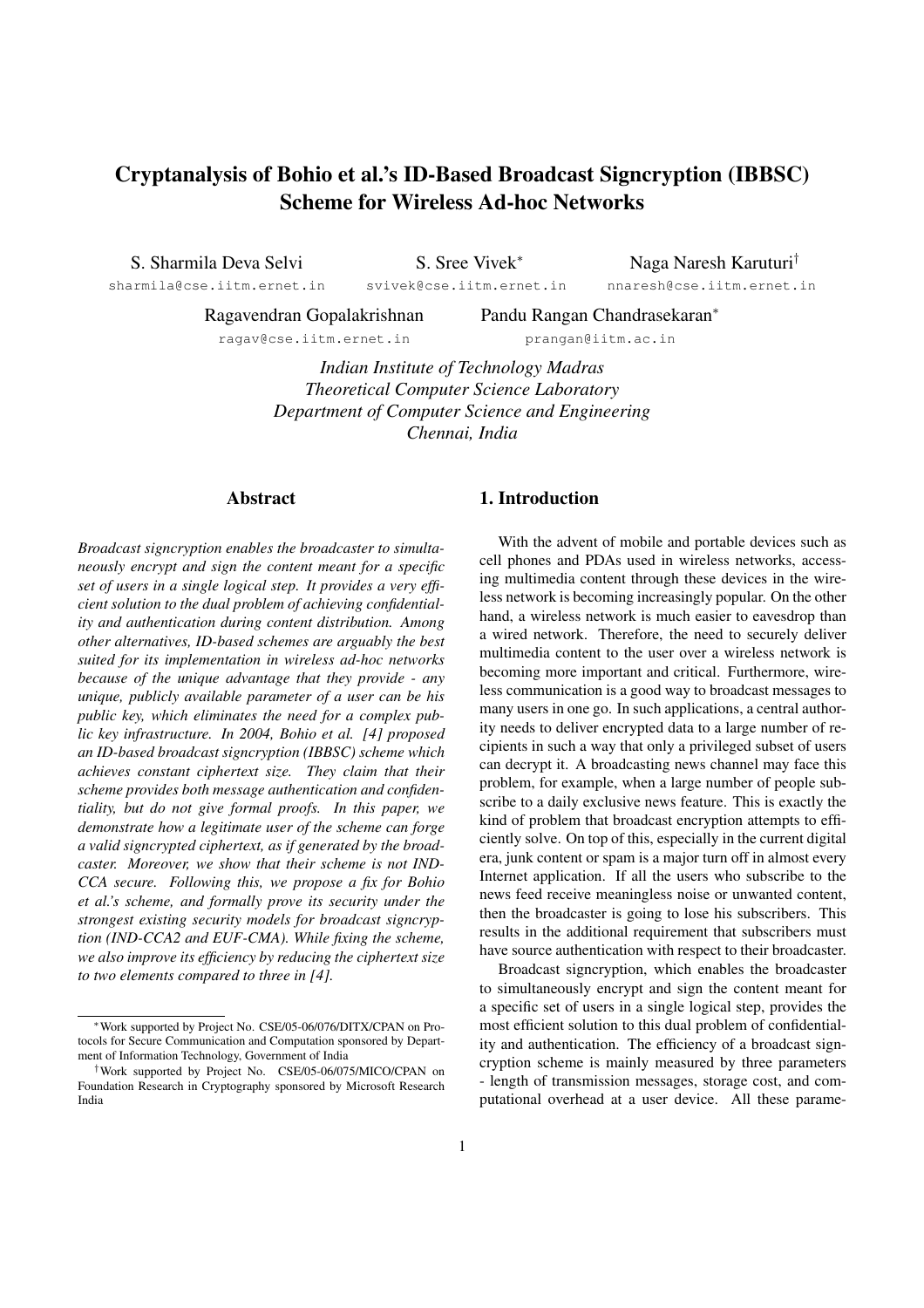ters are extremely important to mobile devices as they have limited memory and computational power as compared to a personal computer, and from the broadcaster's point of view, wireless bandwidth is an extremely costly resource. While several alternatives exist in implementing broadcast signcryption schemes, ID-based schemes are the best suited because of their unique advantage — any unique, publicly available parameter of a user can be his public key, which eliminates the need for a complex public key infrastructure.

Our Contribution. We give the general framework of an IBBSC scheme and define the formal security models for confidentiality and authentication for IBBSC (which we call IND-IBBSC-CCA2 and EUF-IBBSC-CMA respectively). In 2004, Bohio et al. [4] proposed an authenticated broadcasting scheme for wireless ad-hoc networks which is an IBBSC scheme, and claim that it provides message authentication and confidentiality though they prove neither property formally. In this paper, we demonstrate that any privileged user can forge the signcryption of any (possibly malicious) message as if the broadcaster signcrypted it. Moreover, we also show that their scheme is not IND-CCA secure (from the point of view of confidentiality). That is, during the IND-CCA game, when one of two messages of the adversary's choice is signcrypted and given back, he can easily find out which message was signcrypted. Following this, we propose an improvement to Bohio's IDbased broadcast signcryption (IBBSC) scheme to fix these security leaks, and formally prove its security (confidentiality and unforgeability) under the strongest existing security models for broadcast signcryption (IND-CCA2 and EUF-CMA respectively). We note that by fixing Bohio et al.'s IBBSC scheme, we do not hurt the efficiency of their scheme. In fact, we improve it by reducing the size of signcrypted ciphertext from three elements down to just two.

Organization. The rest of this paper is organized as follows. In Section 2, we review the underlying cryptographic concepts that are involved, like ID-based cryptography, signcryption, broadcast encryption, bilinear pairings and related computational problems, the general framework of ID-based broadcast signcryption (IBBSC) schemes and the formal security models for IBBSC. Next, in Section 3, we review the ID-based authenticated broadcast encryption scheme of Bohio et al. [4]. We present our attacks on this scheme in Section 4. Following this, in Section 5, we lay out the details of our improved IBBSC scheme, following the general framework of IBBSC schemes. We present the formal proofs of correctness, unforgeability and confidentiality of our improved scheme in Sections 6, 7 and 8 respectively. The proofs are presented in the strongest existing security models for IBBSC. In Section 9, we discuss the efficiency of our scheme. Finally, in Section 10, we conclude the discussion.

# 2. Preliminaries

#### 2.1. Identity-based Cryptography

The concept of an Identity-based (ID-based) cryptosystem was introduced by Shamir in 1984 [26]. The distinguishing characteristic of *ID-based cryptography* is the ability to use any string as a public key. In particular, this string maybe the email address, telephone number, or any publicly available parameter of a user that is unique to him. The corresponding private key can only be derived by a trusted Private Key Generator (PKG) who keeps a master secret which is involved in deriving the private keys. Several early schemes that were proposed were unsatisfactory in different aspects. The first practical ID-based encryption (IBE) scheme was introduced by Boneh and Franklin in 2001 [8]. Since 2001, several schemes have been introduced [11, 27, 10, 7, 6, 5, 15].

There are several advantages offered by ID-based cryptography. If there are only a finite number of users, after all users have been issued with keys, the master secret key can be destroyed, because in the basic ID-based cryptosystem, keys once issued are always valid. Also, as public keys are derived from identities, IBE eliminates the need for a public key distribution infrastructure (PKI). The authenticity of the public keys is guaranteed implicitly as long as the transport of the private keys to the corresponding user is kept secure.

### 2.2. Signcryption

To avoid forgery and ensure confidentiality of the contents of a letter, for centuries it has been a common practice for the sender of the letter to sign his name on it and then seal it in an envelope, before handing it over to a deliverer. Public key cryptography now makes it possible for people who have never met before to communicate with one another in a secure and authenticated way over an open and insecure network such as the Internet. In doing so, this same two-step approach has been followed. Namely, before a message is sent out, the sender of the message would sign it using a digital signature scheme, and then encrypt the message (and the signature) using a private key encryption algorithm under a randomly chosen message encryption key. The random message encryption key would then be encrypted using the recipient's public key. This traditional two-step approach is called *signature-then-encryption*.

Signature generation and encryption consume machine cycles, and also introduce 'expanded' bits to an original message. Symmetrically, a comparable amount of computation time is generally required for signature verification and decryption. Hence, the cost of a cryptographic operation on a message is typically measured in the message expansion rate and the computational time invested by both the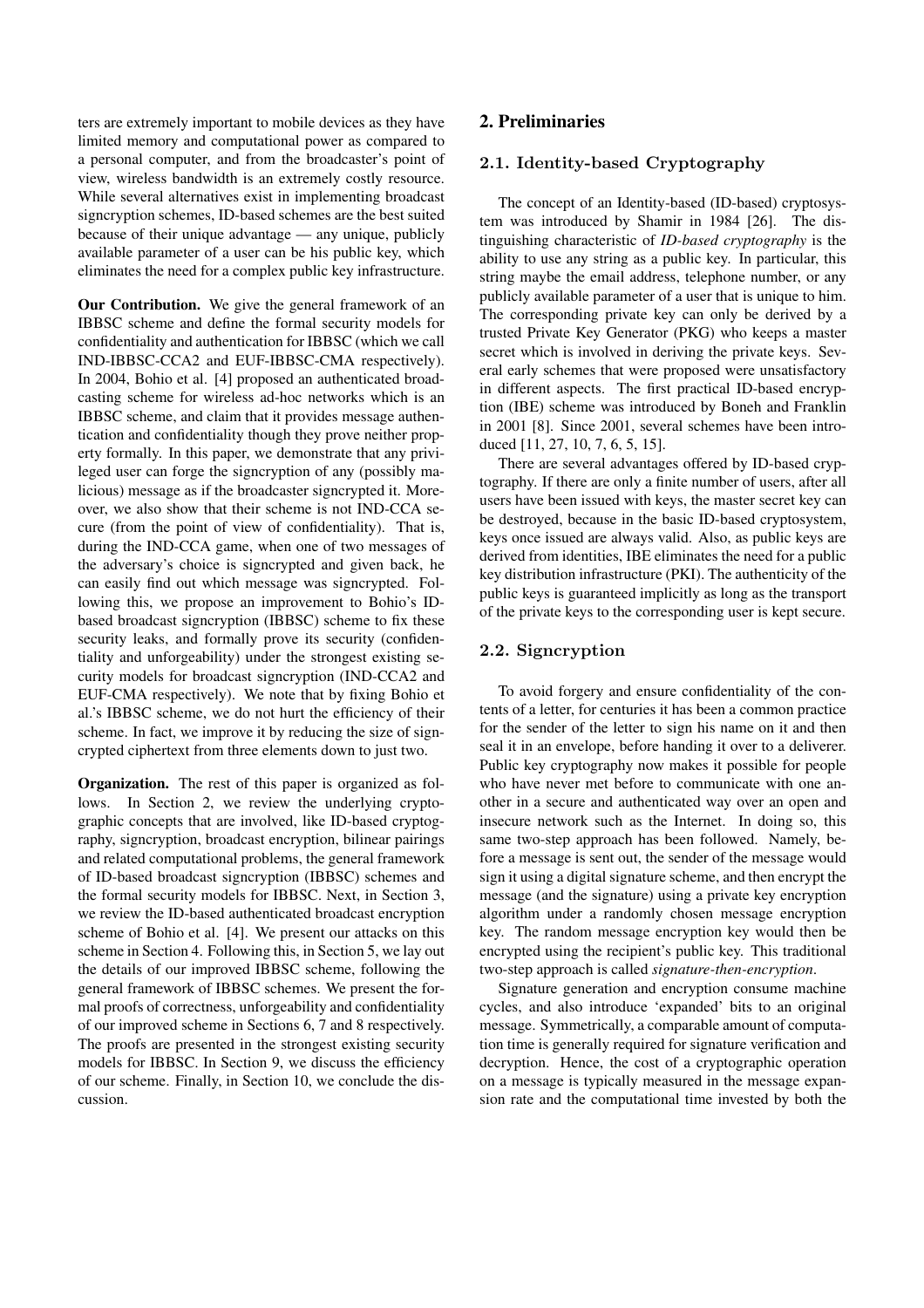sender and the recipient. With the standard *signature-thenencryption* approach, the cost for delivering a message in a secure and authenticated way is essentially the sum of the cost for digital signature and that for encryption.

In 1997 [29], Yuliang Zheng presented these concerns and raised an important question as to whether it is possible to transfer a message of arbitrary length in a *secure* and *authenticated* way with an expense less than that required by the *signature-then-encryption* approach. Zheng answered his question by proposing *signcryption* which simultaneously fulfills both the functions of digital signature and public key encryption in a logically single step, and with a cost *significantly* smaller than that required by *signature-thenencryption*. He defines a *signcryption scheme* as consisting of a pair of (polynomial time) algorithms  $(S, U)$ , where S is called the *signcryption algorithm* and U is called the *unsigncryption algorithm* (also most commonly known as *designcryption algorithm*). S in general is probabilistic, while U is most likely to be deterministic.  $(S, U)$  satisfy the following conditions.

- 1. *Unique Unsigncryptability.* Given a message m of arbitrary length, the algorithm  $S$  signcrypts  $m$  and outputs a signcrypted text  $c$ . On input  $c$ , the algorithm  $U$ unsigncrypts  $c$  and recovers the original message unambiguously.
- 2. **Security.**  $(S, U)$  fulfill, simultaneously, the properties of a secure encryption scheme and those of a secure digital signature scheme. These properties mainly include *confidentiality* of message contents, *unforgeability*, and *non-repudiation*.
- 3. *Efficiency.* The computational cost, which includes the computational time involved both in signcryption and unsigncryption, and the communication overhead or added redundant bits, of the scheme is smaller than that required by the best currently known *signaturethen-encryption* scheme with comparable parameters.

Zheng's discovery went on to revolutionize the cryptographic research community and in a short span of a decade, *signcryption* has become an exploding research area. Since 1997, several efficient signcryption schemes have been proposed [2, 30, 14, 25, 22, 18, 28, 21]. The first example of formal security proof in a formal security model was published in 2002 [1]. However, none of these schemes were ID-based. Malone-Lee [20] proposed the first method that achieved ID-based signcryption. Libert and Quisquater [19] pointed out that [20] is not semantically secure because the signature of the message is visible in the signcrypted message. In [3], Barreto et al. constructed the most efficient ID-based signcryption scheme to date.

#### 2.3. Broadcast Encryption

Amos Fiat and Moni Naor, in 1993 [13], analyzed the problem of a center broadcasting a message (e.g., a key to decipher a video clip) to a *dynamically changing* privileged subset of the users in such a way that non-members of the privileged class cannot learn the message, and proposed a solution which results in efficiency in both measures transmission length and storage at the users end, without compromising the computational efficiency involved in carrying out the scheme. Their framework is called *broadcast encryption*. Apart from the normal security requirements of a two-party cryptosystem where there is one sender and one receiver, an additional property that is desired from any secure broadcast encryption scheme is *collusion resistance*. This means that even if all the non-privileged users collude in an attempt to learn the plaintext, they should not be able to do so.

Since its introduction by Fiat and Naor [13], the problem received significant attention, and many of its variants have been studied; many broadcast encryption systems have been proposed [23, 17, 16, 9, 12]. The best known fully collusion resistant systems are the schemes of Boneh, Gentry √ and Waters [9] which achieve  $O(\sqrt{n})$ -size ciphertexts and public key; or, constant size ciphertexts,  $O(n)$ -size public key and constant size private keys.

#### 2.4. Bilinear Pairing

Let  $\mathbb{G}_1$  be an additive cyclic group generated by P, with prime order  $q$ , and  $\mathbb{G}_2$  be a multiplicative cyclic group of the same order q. A bilinear pairing is a map  $\hat{e} : \mathbb{G}_1 \times \mathbb{G}_1 \to \mathbb{G}_2$ with the following properties.

• *Bilinearity.* For all  $P, Q, R \in \mathbb{G}_1$ ,

$$
- \hat{e}(P + Q, R) = \hat{e}(P, R)\hat{e}(Q, R)
$$

$$
- \hat{e}(P, Q + R) = \hat{e}(P, Q)\hat{e}(P, R)
$$

$$
- \hat{e}(aP, bQ) = \hat{e}(P, Q)^{ab}
$$

- *Non-Degeneracy.* There exist  $P, Q \in \mathbb{G}_1$  such that  $\hat{e}(P,Q) \neq I_{\mathbb{G}_2}$ , where  $I_{\mathbb{G}_2}$  is the identity element of  $\mathbb{G}_2$ .
- *Computability.* There exists an efficient algorithm to compute  $\hat{e}(P,Q)$  for all  $P,Q \in \mathbb{G}_1$ .

# 2.5. Computational Assumptions

In this section, we review the computational assumptions related to bilinear maps that are relevant to the protocol we discuss.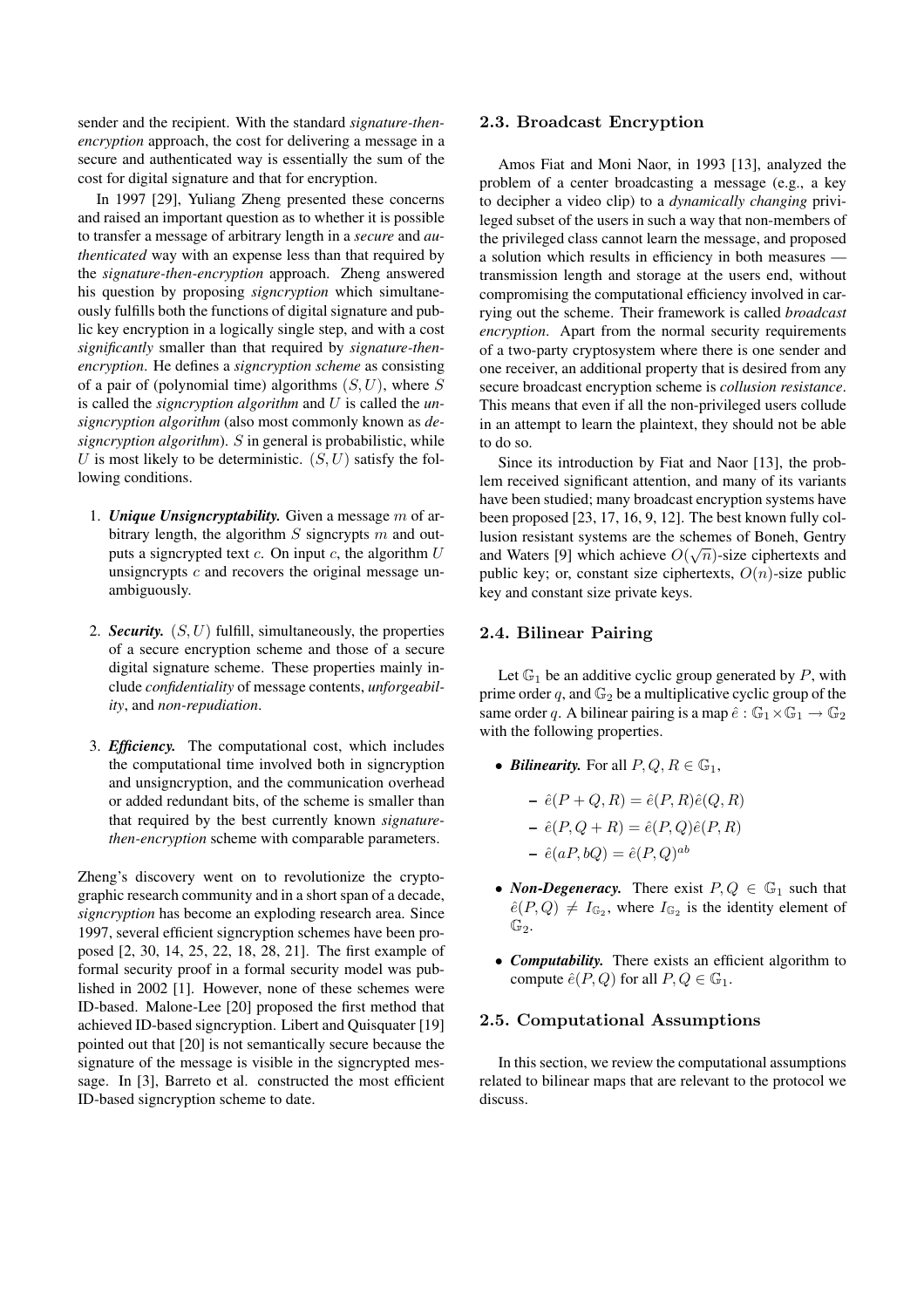#### 2.5.1 Bilinear Diffie-Hellman Problem (BDHP)

Given  $(P, aP, bP, cP) \in \mathbb{G}_1^4$  for unknown  $a, b, c \in \mathbb{Z}_q^*$ , the BDH problem in  $\mathbb{G}_1$  is to compute  $\hat{e}(P, P)^{abc}$ .

*Definition.* The advantage of any probabilistic polynomial time algorithm  $A$  in solving the BDH problem in  $\mathbb{G}_1$  is defined as

$$
Adv_{\mathcal{A}}^{BDH} = Pr[\mathcal{A}(P, aP, bP, cP) = \hat{e}(P, P)^{abc} | a, b, c \in \mathbb{Z}_q^*]
$$

The *BDH Assumption* is that, for any probabilistic polynomial time algorithm A, the advantage  $Adv_{\mathcal{A}}^{BDH}$  is negligibly small.

### 2.5.2 Decisional Bilinear Diffie-Hellman Problem (DB-DHP)

Given  $(P, aP, bP, cP, \alpha) \in \mathbb{G}_1^4 \times \mathbb{G}_2$  for unknown  $a, b, c \in$  $\mathbb{Z}_q^*$ , the DBDH problem in  $\mathbb{G}_1$  is to decide if  $\alpha =$  $\hat{e}(P,P)^{abc}$ .

*Definition.* The advantage of any probabilistic polynomial time algorithm  $A$  in solving the DBDH problem in  $\mathbb{G}_1$  is defined as

$$
Adv_{\mathcal{A}}^{DBDH} = |Pr\left[\mathcal{A}(P, aP, bP, cP, \hat{e}(P, P)^{abc}) = 1\right] - Pr\left[\mathcal{A}(P, aP, bP, cP, \alpha) = 1\right]|
$$

The *DBDH Assumption* is that, for any probabilistic polynomial time algorithm A, the advantage  $Adv_{\mathcal{A}}^{DBDH}$  is negligibly small.

#### 2.5.3 Computational Diffie-Hellman Problem (CDHP)

Given  $(P, aP, bP) \in \mathbb{G}_1^3$  for unknown  $a, b \in \mathbb{Z}_q^*$ , the CDH problem in  $\mathbb{G}_1$  is to compute  $abP$ .

*Definition.* The advantage of any probabilistic polynomial time algorithm A in solving the CDH problem in  $\mathbb{G}_1$  is defined as

$$
Adv_{\mathcal{A}}^{CDH} = Pr\left[\mathcal{A}(P, aP, bP) = abP \mid a, b \in \mathbb{Z}_q^*\right]
$$

The *CDH Assumption* is that, for any probabilistic polynomial time algorithm A, the advantage  $Adv_{\mathcal{A}}^{CDH}$  is negligibly small.

### 2.5.4 Inverse - Computational Diffie-Hellman Problem (Inverse - CDH)

Given  $(P, aP) \in \mathbb{G}_1^2$  for unknown  $a \in \mathbb{Z}_q^*$ , the Inverse-CDH problem in  $\mathbb{G}_1$  is to compute  $\frac{1}{a}P$ .

*Definition.* The advantage of any probabilistic polynomial time algorithm  $A$  in solving the Inverse-CDH problem in  $\mathbb{G}_1$  is defined as

$$
Adv_{\mathcal{A}}^{Inverse-CDH} = Pr\left[\mathcal{A}(P, aP) = \frac{1}{a}P \mid a \in \mathbb{Z}_q^*\right]
$$

The *Inverse-CDH Assumption* is that, for any probabilistic polynomial time algorithm  $A$ , the advantage  $Adv_{\mathcal{A}}^{Inverse-CDH}$  is negligibly small.

# 2.6. Framework of ID-based Broadcast Signcryption (IBBSC)

We describe below, the framework for IBBSC that we use to describe Bohio et al.'s scheme and our fix. It is not a general framework but a tailored one to fit the present context and purpose. It consists of the following probabilistic polynomial time algorithms.

- 1. **Setup**(k). Given a security parameter k, the Private Key Generator (PKG) generates the public parameters params and master secret key msk of the system.
- 2. **Keygen**(ID<sub>A</sub>). Given an identity  $ID_A$ , the PKG, using the public parameters params and the master secret key msk, computes the corresponding private key  $S_A$  and transmits it to  $A$  in a secure way.
- 3. **Signcrypt** $(m, ID_A, \hat{S_A})$ . To send a message m to legal users, the broadcaster  $A$  with identity  $ID_A$  and secret value  $\hat{S_A}$  runs this algorithm to obtain the signcrypted ciphertext  $\sigma$ .
- 4. **Designcrypt** $(\sigma, \hat{S_A})$ . A user who has the common secret value  $S_A$ , on receiving the signcrypted ciphertext  $\sigma$  from broadcaster A, runs this algorithm to obtain either the plain text m or  $\perp$  according as whether  $\sigma$  was a valid signcryption by A or not.

For consistency, if  $\sigma = Signcrypt(m, ID_A, \hat{S_A})$  $Signcrypt(m, ID_A, S_A)$ , then  $m = Designcrypt(\sigma, \hat{S_A}).$ 

### 2.7. Security Model for ID-based Broadcast Signcryption

The two security properties that are desired out of any IBBSC scheme are *message confidentiality* and *unforgeability*. We formally extend the existing strongest security notions for encryption and digital signatures (IND-CCA2 and EUF-CMA respectively) to IBBSC below (keeping the framework that we discussed in the previous section in mind).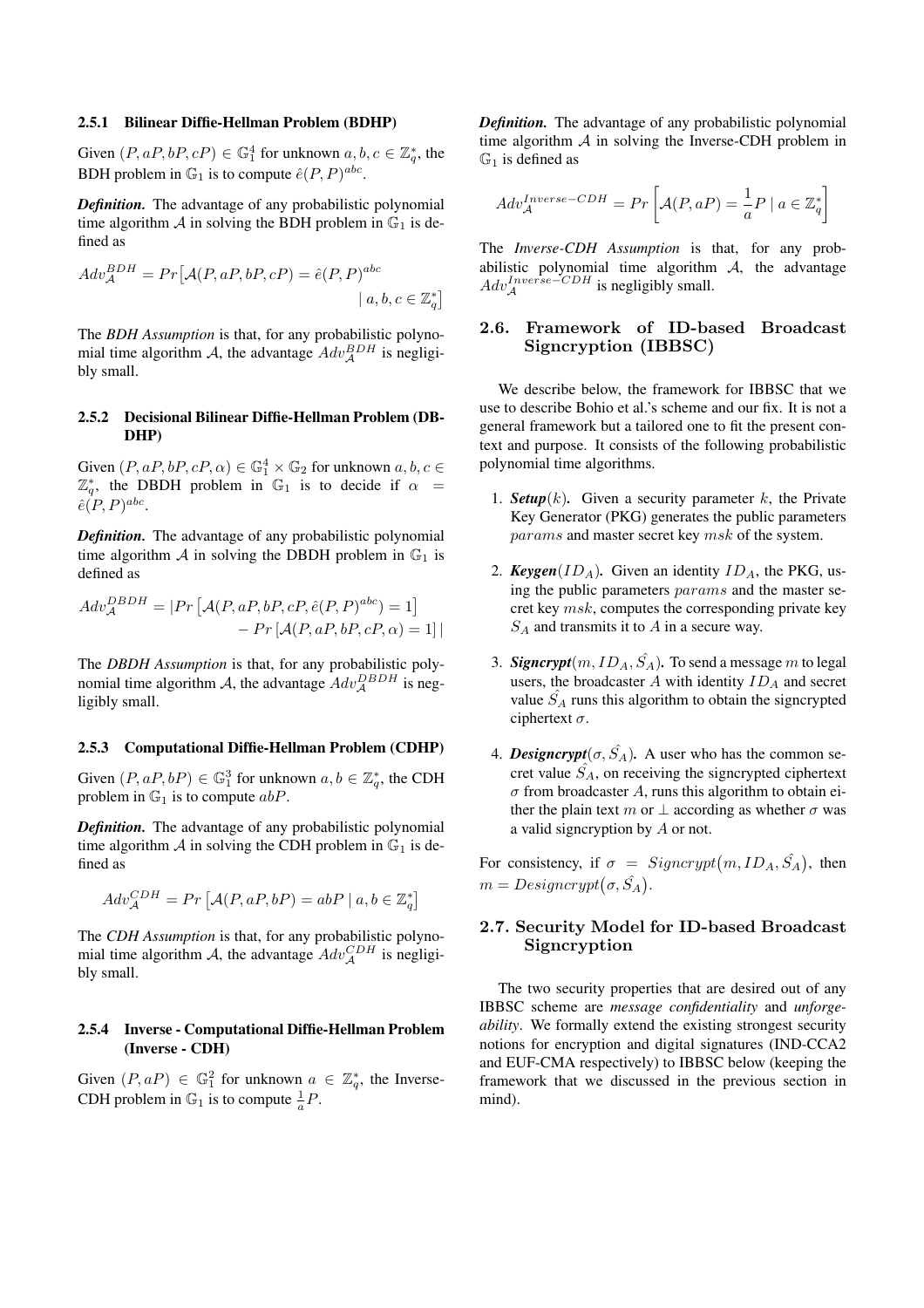#### 2.7.1 Indistinguishability under Adaptive Chosen Ciphertext Attack for IBBSC (IND-IBBSC-CCA2)

An ID-based broadcast signcryption scheme is semantically secure against adaptive chosen ciphertext attack (IND-IBBSC-CCA2) if no probabilistic polynomial time adversary  $A$  has a non-negligible advantage in the following game.

- 1. The challenger C runs  $Setup(k)$  and sends the system public parameters params to the adversary A.
- 2. A makes polynomially bounded number of queries to the following oracles.
	- (a) Keygen Oracle  $A$  produces an identity  $ID$ and queries for the secret key of ID. The *Keygen Oracle* returns  $S_{ID}$  to  $A$ .
	- (b) Signcrypt Oracle  $-$  A produces a message  $m$ , broadcaster identity  $ID_A$ .  $C$  returns to A, the signcrypted ciphertext as  $\sigma =$ turns to A, the signcrypted cipheriext as  $\sigma =$ <br>Signcrypt $(m, ID_A, \hat{S}_A)$ , where  $\hat{S}_A$  is the secret value.
	- (c) Designcrypt Oracle  $A$  produces a broadcaster identity  $ID_A$ , receiver identity  $ID_i$  and a signcryption  $\sigma$ . C returns the result of a signcryption  $\sigma$ . C returns the result of<br>Designcrypt ( $\sigma$ , ID<sub>A</sub>, ID<sub>i</sub>,  $\hat{S_A}$ ) to A, where  $\hat{S_A}$  is the common secret value.
- 3. A produces two messages  $m_0$  and  $m_1$  of equal length from the message space  $M$ , and the target broadcaster identity  $ID_A$ . The adversary is not provided with the common secret value which is used for designcryption by all legal users. The challenger  $C$ flips a coin, sampling a bit  $b \leftarrow \{0, 1\}$  and obtains the challenge signcrypted ciphertext by running ´ tains the challenge signcrypted ciphertext by running<br>  $Signcrypt \left( m_b, ID_A, \hat{S_A} \right)$ , which is returned to A.
- 4. A is allowed to make polynomially bounded number of new queries as in Step 2 with the restrictions that it should not query the *Designcryption Oracle* for the designcryption of  $\sigma^*$ .
- 5. Finally, A outputs a bit b' and wins the game if  $b' = b$ . The advantage of the adversary in winning this game is defined as

$$
Adv_{\mathcal{A}}^{IND-IBBSC-CCA2} = \left| Pr[b'=b] - \frac{1}{2} \right|
$$

We mention that this model of security takes into account collusion resistance too, because we provide the adversary with the secret keys of every user of the system except the ones he attacks.

### 2.7.2 Existential Unforgeability under Adaptive Chosen Message Attack for IBBSC (EUF-IBBSC-CMA)

An ID-based broadcast signcryption scheme is existentially unforgeable under adaptive chosen message attack (EUF-IBBSC-CMA) if no probabilistic polynomial time adversary  $A$  has a non-negligible advantage in the following game.

- 1. The challenger C runs  $Setup(k)$  and sends the system public parameters params to the adversary A.
- 2. This step is identical to that in the indistinguishability game of the previous section.
- 3. A produces a signcrypted ciphertext  $\sigma$  for the target broadcaster  $ID_A$  and wins the game if the secret value of broadcaster  $ID_A$  was not queried and  $\perp$  is not returned by  $Designcrypt(\sigma, ID_i, \hat{S_A})$  for any legal user  $ID_i$  who has  $S_A$  and  $\sigma$  is not the output of a previous query to the *Signcrypt Oracle*. Under these conditions, the advantage of the adversary in winning this game is defined as  $Adv_{\mathcal{A}}^{EUF - IBBSC - CMA}$  = this game is defined as  $Aav_A$ <br> $Pr \left[Designcrypt(\sigma, ID_i, \hat{S}_A) \neq \bot \right]$

We mention that this model of security takes into account collusion resistance too, because we allow the adversary to query for the secret keys of any entity.

# 3. Overview of IBBSC Scheme of Bohio et al.

Bohio et al.'s IBBSC scheme [4] is an unconventional scheme, in the following sense. Neither does the signcryption involve the secret key of the broadcaster, nor does the designcryption involve the secret key of the receiver. Both signcryption and designcryption involve some other common secret, which is established beforehand using the secret keys. Once this common secret (called the broadcast parameter below) is established, the secret keys are not used at all. But this has the advantage of providing constant ciphertext size. The scheme consists of the three algorithms *INITIAL-IZE* (which includes *Setup* and *Keygen*), *SIGNCRYPT* and *DESIGNCRYPT*, which we describe below.

INITIALIZE — The steps in the setup phase are given below.

1. The security parameter of the scheme is  $k$ . The trusted authority chooses two groups  $\mathbb{G}_1$  and  $\mathbb{G}_2$  of prime order q where  $|q| = k$ , a generator P of  $\mathbb{G}_1$ , a bilinear map  $\hat{e}$  :  $\mathbb{G}_1 \times \mathbb{G}_1 \rightarrow \mathbb{G}_2$  and hash functions  $H_0: \, \{0,1\}^{k_2} \, \rightarrow \, \{0,1\}^{k_1}, \, H_1: \, \{0,1\}^{k_0} \, \rightarrow \, \mathbb{G}_1,$  $H_2: \{0,1\}^{k_2} \rightarrow \{0,1\}^{k_3}$  and  $H_3: \{0,1\}^{k_3} \rightarrow \mathbb{Z}_q^*$ ,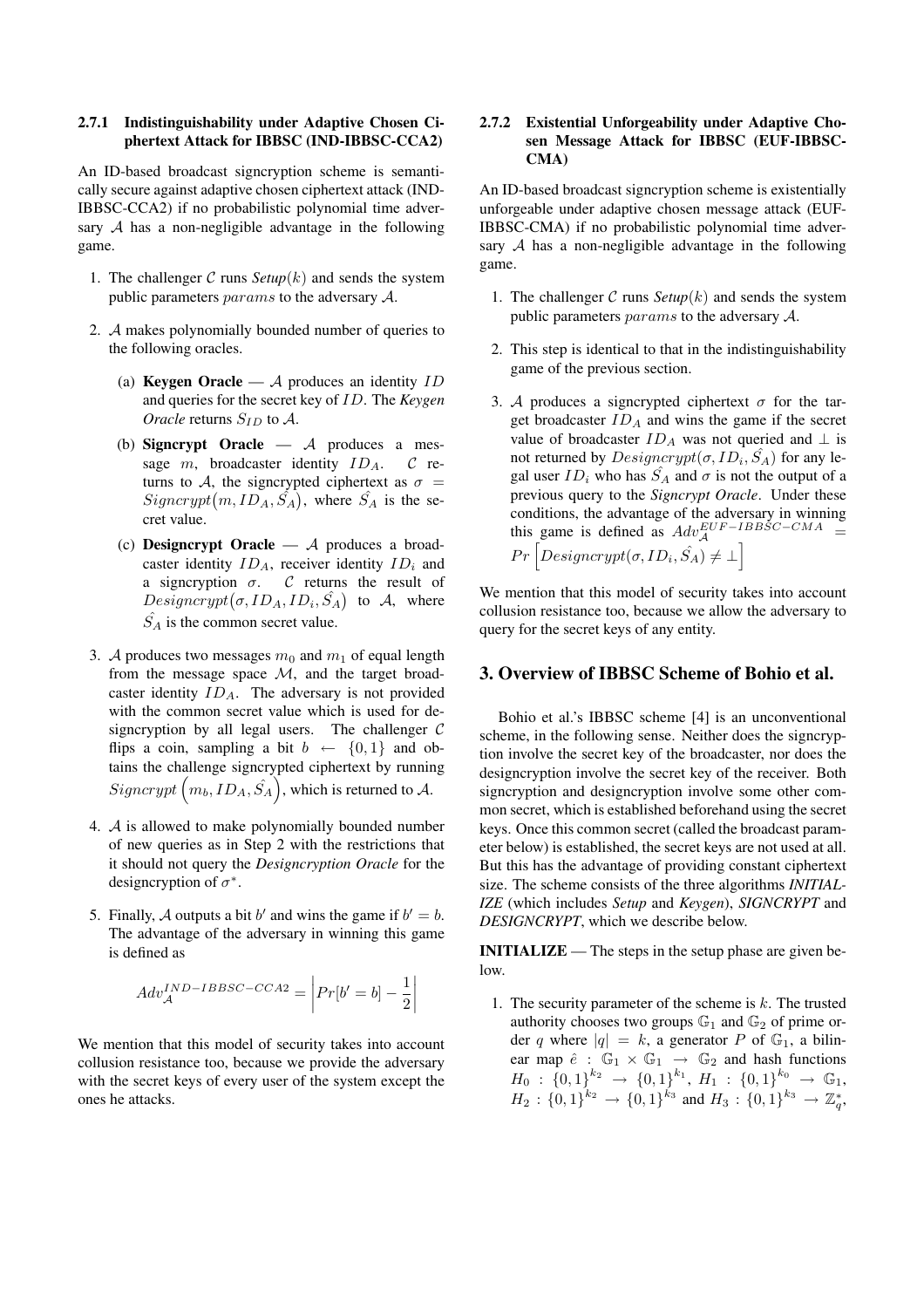where  $k_0$ ,  $k_1$ ,  $k_2$  and  $k_3$  are the number of bits required to represent an identity, a  $\mathbb{G}_1$  element, a  $\mathbb{G}_2$ element, and a message respectively. The master private key is  $s \in_R \mathbb{Z}_q^*$  and the master public key is  $P_{pub} = sP$ . The public parameters of this scheme are  $\langle \mathbb{G}_1, \mathbb{G}_2, \hat{e}, P, P_{pub}, H_0, H_1, H_2, H_3 \rangle.$ 

- 2. The public key of a broadcaster  $B$  with identity  $ID_B$ is  $Q_B = H_1 (ID_B)$  and the corresponding private key is  $S_B = sQ_B$ .
- 3. The public key of a user i with identity  $ID_i$  is  $Q_i =$  $H_1 (ID_i)$  and the corresponding private key is  $S_i =$  $sQ_i$ .
- 4. The steps followed by broadcaster  $B$  are as follows.
	- (a) Store a precomputed value  $\omega_B = \hat{e}(Q_B, P)$  to be used during signcryption.
	- (b) Select randomly a value  $x_B \in \mathbb{Z}_q^*$  to be the *broadcast secret* and compute the *broadcast parameter* as  $x_BQ_B$ . When a subscriber (user) i joins the broadcaster, send the broadcast parameter, encrypted with the key  $H_0$  ( $\hat{e}(S_B, Q_i)$ ) using the one time pad. The user can compute the key as  $H_0\left(\hat{e}\left(S_i,Q_B\right)\right)$  and recover the broadcast parameter. Note that no secure channel need be used during user joining.

**SIGNCRYPT** — In order to signcrypt a message  $m$ , the broadcaster  $B$  will do the following.

- 1. Compute  $h = H_3(m)$ .
- 2. Choose  $r \in_R \mathbb{Z}_q^*$  and compute the session key as  $d =$  $H_2\left(\omega_B^{(r+h)}\right)$ .
- 3. Compute the ciphertext  $c = m \oplus d$ .
- 4. Compute  $U = rP$  and  $V = x_B^{-1}(r+h)P$ .
- 5. Broadcast  $(c, U, V)$  to all the users.

DESIGNCRYPT — For the designcryption of the message, the authorized receivers (those provided with the broadcast parameter  $x_BQ_B$ ) will do the following.

- 1. Compute the key  $d'$  by performing the following computations.
	- (a) Compute the quantity  $\omega'$  as

$$
\omega' = \hat{e}(x_B Q_B, V)
$$
  
=  $\hat{e}(x_B Q_B, x_B^{-1}(r+h)P)$   
=  $\hat{e}(Q_B, P)^{(r+h)}$   
=  $\omega_B$ <sup>(r+h)</sup>

(b)  $d' = H_2(\omega')$ 

- 2. The message m is then decrypted as  $m = c \oplus d'$ .
- 3. The authentication is provided by computing  $h' =$  $H_3(m)$  and verifying whether  $\hat{e} (Q_B, U + h'P) \stackrel{?}{=} \omega'.$

# 4. Attacks on IBBSC Scheme of Bohio et al.

Bohio et al. claimed that their scheme provides both confidentiality and unforgeability (authentication), but they do not give any formal proof to support their claims. We show in this section the following two attacks.

#### 4.1. Attack on Authentication

Here, we demonstrate that their scheme is universally forgeable — any legitimate user can generate a valid ciphertext for any message  $m^*$  as if it were generated by the broadcaster. For a ciphertext to be valid, it should satisfy  $\hat{e}(Q_B, U + h'R) = \omega'$  where  $\omega'$  is obtained using V. Also, the message hash  $h'$  and  $U$  are independent, and hence it is easy to play with the parameters to mount a forgeability attack. We describe how this attack proceeds in this section.

To forge the ciphertext of B on a message  $m^*$  of his choice, a legitimate user simply does the following.

- 1. Compute the hash of the message  $h^* = H_3(m^*)$ .
- 2. Choose a value  $r^* \in_R \mathbb{Z}_q^*$  and compute the following.
	- (a)  $V^* = r^* Q_B$ (b)  $U^* = r^*x_BQ_B - h^*P$
	- (c)  $\omega^* = \hat{e} (Q_B, x_B Q_B)^{r^*}$
	- (d)  $d^* = H_2(\omega^*)$
	- (e)  $c^* = m^* \oplus d^*$
- 3. The malicious user then broadcasts the values  $(c^*, U^*, V^*).$

Now, we prove below that  $(c^*, U^*, V^*)$  is indeed a valid signcryption from broadcaster  $B$  on the message  $m^*$ .

- The *DESIGNCRYPT* algorithm will do the following.
	- 1. The key computation would proceed as follows.
		- (a) The quantity  $\omega'$  would be computed as

$$
\omega' = \hat{e}(x_B Q_B, V^*)
$$

$$
= \hat{e}(x_B Q_B, r^* Q_B)
$$

$$
= \hat{e}(x_B Q_B, Q_B)^{r^*}
$$

(b)  $d' = H_2(\omega')$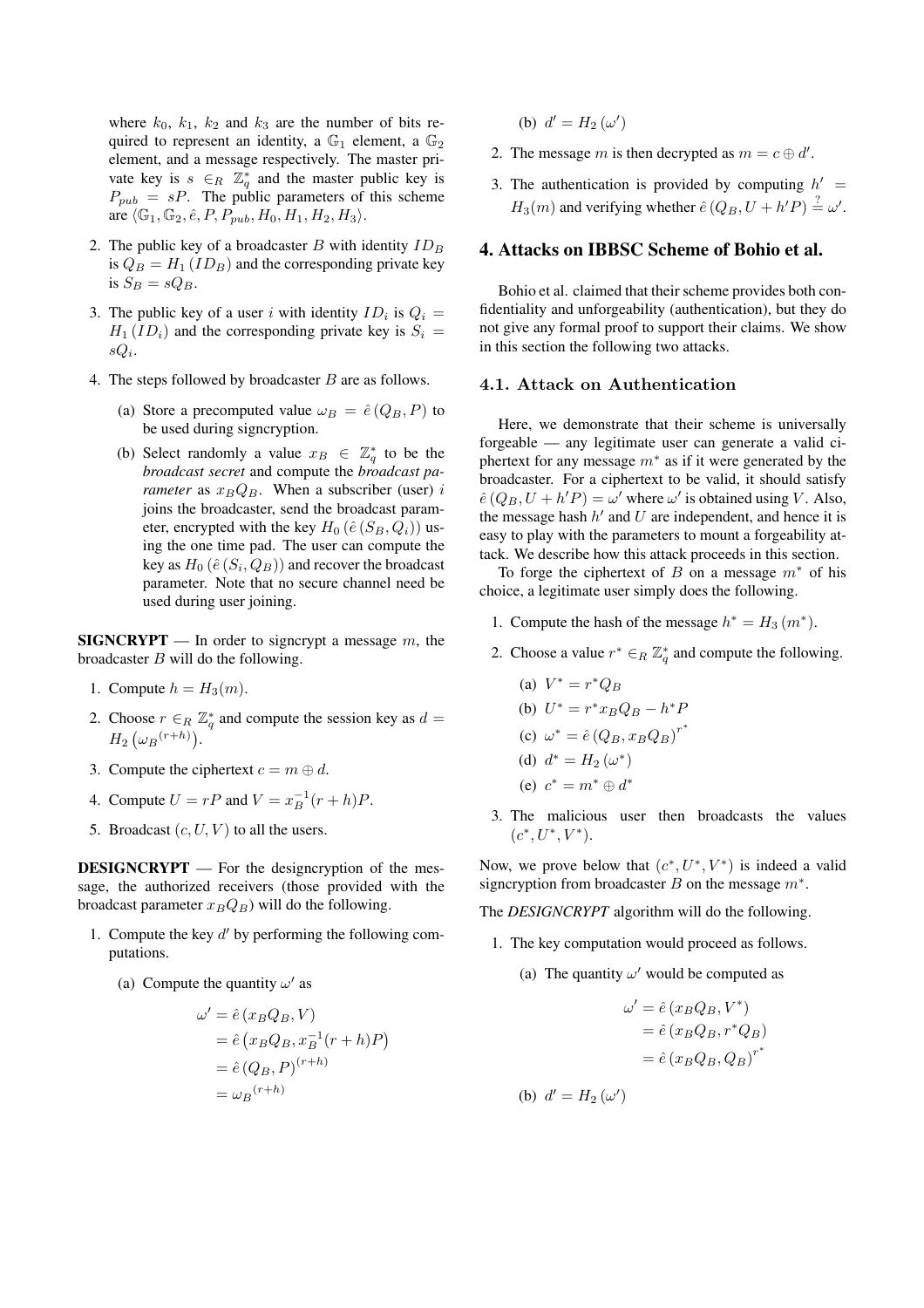- 2. The message m' is then decrypted as  $m' = c^* \oplus d'$ .
- 3. The authentication is provided by computing  $h' =$  $H_3(m')$  and verifying whether  $\hat{e}(Q_B, U^* + h'P) \stackrel{?}{=}$  $\omega'$ . This is satisfied because,

$$
\begin{aligned} \hat{e}(Q_B, U^* + h'P) &= \hat{e}(Q_B, r^*x_BQ_B - h'P + h'P) \\ &= \hat{e}(Q_B, r^*x_BQ_B) \\ &= \omega' \end{aligned}
$$

From this, it is clear that a malicious user can forge the signcryption of his broadcaster on any message of his choice.

#### 4.2. Attack on Confidentiality

Here, we demonstrate that Bohio et al.'s scheme is not IND-CCA secure. Specifically, in the IND-CCA game, during the challenge phase, when the adversary gives two messages  $m_0$  and  $m_1$  of his choice to the challenger and the challenger randomly signcrypts one of them and returns it, the adversary can find out whether the challenge ciphertext is that of  $m_0$  or  $m_1$ . For an adversary to distinguish which message was encrypted, it is enough if he can find out which symmetric key was used for encryption. Since  $\omega$ can be computed easily as  $\hat{e}(Q_B, U + hP)$  where h is either  $H_3(m_0)$  or  $H_3(m_1)$ . The attack proceeds as follows.

On receiving the challenge signcrypted ciphertext  $(c, U, V)$ , the adversary does the following.

- 1. Compute  $h_0 = H_3(m_0)$  and  $h_1 = H_3(m_1)$ .
- 2. Compute the quantities  $\omega_0 = \hat{e}(U + h_0 P, Q_B)$  and  $\omega_1 = \hat{e}(U + h_1 P, Q_B).$
- 3. Check if  $c \stackrel{?}{=} H_2(\omega_0) \oplus m_0$  then return b = 0, otherwise, if  $c = H_2(\omega_1) \oplus m_1$  then return b = 1, otherwise abort.

The adversary is sure to succeed, because of the inherent construction of the scheme — the verification method reveals the key used for encrypting the message. Hence the scheme is not IND-CCA secure.

## 5. Our Fix for Bohio et al.'s Scheme

We now describe the fix for Bohio's scheme. The *INI-TIALIZE* algorithm is the same as that of Bohio et al.'s (described in Section 3) except for a modification in the hash functions  $H_2$  and  $H_3$  as follows.

$$
H_2: \{0,1\}^{k_2} \to \{0,1\}^{k_1+k_3}
$$

$$
H_3: \{0,1\}^{k_3} \times \{0,1\}^{k_1} \to \mathbb{Z}_q^*
$$

The *SIGNCRYPT* and *DESIGNCRYPT* algorithms are described below.

 $SIGNCRYPT$  — In order to signcrypt a message m, broadcaster  $B$  will do the following.

 $\overline{a}$ 

´

- 1. Choose  $r \in_R \mathbb{Z}_q^*$  and compute  $U = rP$ .
- 2. Compute  $h = H_3(m, U)$ .
- 3. Compute the session key as  $d = H_2$  $\omega_{B}^{(r+h)}$ B .
- 4. Compute the ciphertext  $c = (m||U) \oplus d$ .
- 5. Compute  $V = x_B^{-1}(r + h)P$ .
- 6. Broadcast  $(c, V)$  to all the users.

 **— For the designcryption of the mes**sage, the authorized receivers (those provided with the broadcast parameter  $x_BQ_B$ ) will do the following.

- 1. Compute the key  $d$  by performing the following computations.
	- (a) Compute the quantity  $\omega'$  as

$$
\omega' = \hat{e}(x_B Q_B, V)
$$
  
=  $\hat{e}(x_B Q_B, x_B^{-1}(r+h)P)$   
=  $\hat{e}(Q_B, P)^{(r+h)}$   
=  $\omega_B^{(r+h)}$ 

$$
(b) d' = H_2(\omega')
$$

- 2. The message m is retrieved from  $m||U$  after decrypting c as  $m||U = c \oplus d'$ .
- 3. The authentication is provided by computing  $h' =$  $H_3(m, U)$  and verifying whether  $\hat{e}(Q_B, U + h'P) \stackrel{?}{=}$  $\omega'$ .

# 6. Correctness of our IBBSC Scheme

In this section, we proceed to prove that our proposed scheme is indeed consistent and correct. If  $\sigma = (c, V)$  is a valid signcrypted ciphertext from broadcaster  $B$  to his privileged subscribers then the *DESIGNCRYPT* algorithm will do the following.

1. Compute the quantity  $\omega'$  as

$$
\omega' = \hat{e}(x_B Q_B, V)
$$
  
=  $\hat{e}(x_B Q_B, x_B^{-1}(r+h)P)$   
=  $\hat{e}(Q_B, P)^{(r+h)}$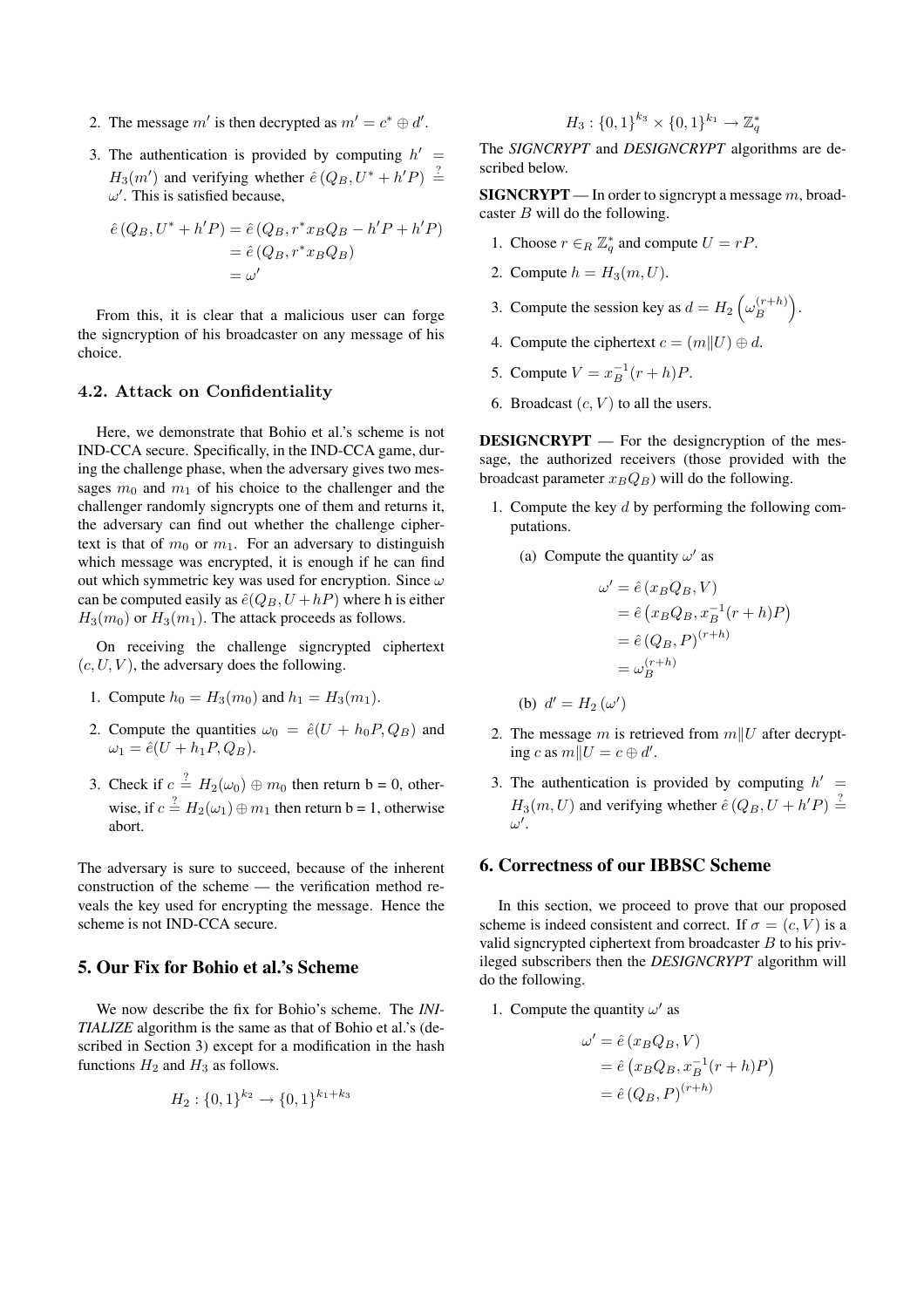- 2. Compute  $d' = H_2(\omega')$ .
- 3. Retrieve the message m from  $m||U$  by decrypting  $m||U = c \oplus d'.$
- 4. Compute  $h = H_3(m, U)$ .
- 5. The check,  $\hat{e}(Q_B, U + hP) \stackrel{?}{=} \omega'$ , succeeds because,

$$
\begin{aligned} \hat{e}(Q_B, U + hP) &= \hat{e}(Q_B, rP + hP) \\ &= \hat{e}(Q_B, (r + h)P) \\ &= \hat{e}(Q_B, P)^{(r + h)} \\ &= \omega' \end{aligned}
$$

# 7. Proof of Unforgeability of our IBBSC Scheme

Theorem 7.1 *Our ID-based broadcast signcryption scheme is secure against any EUF-IBBSC-CMA adversary* A *under the random oracle model if Inverse-CDHP is hard in*  $\mathbb{G}_1$ *.* 

*Proof.* The challenger C receives an instance  $(P, aP)$  of the Inverse-CDH problem. His goal is to determine the value of  $\frac{1}{a}P$ . Suppose there exists an EUF-IBBSC-CMA adversary  $A$  for our improved scheme. We show that  $C$ can use  $A$  to solve the Inverse-CDH problem.  $C$  will set the random oracles<sup>1</sup>  $\mathcal{O}_{H_1}$ ,  $\mathcal{O}_{H_2}$ ,  $\mathcal{O}_{H_3}$ ,  $\mathcal{O}_{KeyExtract}$ ,  $\mathcal{O}_{Signerypt}$  and  $\mathcal{O}_{Designcrypt}$ . The answers to the oracles  $\mathcal{O}_{H_1}$ ,  $\mathcal{O}_{H_2}$ , and  $\mathcal{O}_{H_3}$  are randomly selected; therefore, to maintain consistency,  $C$  will maintain three lists  $L_1 = \langle ID, x_{ID}, S_{ID}, Q_{ID} \rangle, L_2 = \langle \omega, h_2 \rangle$ , and  $L_3 =$  $\langle m, U, h_3 \rangle$ . The reasons for and meanings of the elements of these lists will become clear during the discussion of the corresponding oracles. We assume that  $A$  will ask for  $H_1(ID)$  before ID is used in any key extraction, signcryption and designcryption queries. First, the adversary A outputs the identity of the broadcaster whose signcryption he claims to forge. Without loss of generality, let it be  $ID_B$ . The challenger C gives A the system parameters  $\langle \mathbb{G}_1, \mathbb{G}_2, \hat{e}, P, P_{pub}, H_1, H_2, H_3 \rangle$ , where  $P_{pub} = sP$ for some  $s \in_R \mathbb{Z}_q^*$ . The broadcaster secret  $x_B Q_B$  is set as  $aQ_B^2$ . During the query stage, A can query the following oracles.

*Oracle*  $\mathcal{O}_{\mathbf{H}_1}(\mathbf{ID}).$  *C* checks if there exists a tuple  $(ID, \hat{x}_{ID}, S_{ID}, Q_{ID})$  in  $L_1$ . If such a tuple exists,  $C$  answers with  $Q_{ID}$ . Otherwise, C does the following.

- 1. Choose a new  $x_{ID} \in_R \mathbb{Z}_q^*$ , and set  $Q_{ID} = x_{ID}P$ ,  $S_{ID} = x_{ID} sP$ .
- 2. Add  $(ID, x_{ID}, S_{ID}, Q_{ID})$  to the list  $L_1$  and return  $Q_{ID}$ .

*Oracle*  $\mathcal{O}_{\mathbf{H}_2}(\omega)$ . *C* checks if there exists a tuple  $(\omega, h_2)$ in  $L_2$ . If such a tuple exists,  $C$  returns  $h_2$ . Otherwise,  $C$ chooses a new  $h_2 \in_R \{0,1\}^{k_1+k_3}$ , adds the tuple  $(\omega, h_2)$  to  $L_2$  and returns  $h_2$ .

*Oracle*  $\mathcal{O}_{\mathbf{H}_3}(\mathbf{m}, \mathbf{U})$ . *C* checks if there exists a tuple  $(m, U, h_3)$  in  $L_3$ . If such a tuple exists, C returns  $h_3$ . Otherwise, C chooses a new  $h_3 \in_R \mathbb{Z}_q^*$ , adds the tuple  $(m, U, h_3)$ to  $L_3$  and returns  $h_3$ .

*Oracle*  $\mathcal{O}_{\mathbf{KeyExtract}}(\mathbf{ID})$ *.* If  $L_1$  does not contain an entry for  $ID$ , return  $\perp$ . Otherwise,  $C$  recovers the tuple  $(ID, x_{ID}, S_{ID}, Q_{ID})$  from  $L_1$  and returns  $(S_{ID}, aQ_B)$ .

*Oracle*  $\mathcal{O}_{Siencrvpt}$  (m, ID<sub>B</sub>). On receiving this query, C checks if there is an entry for  $ID_B$  in  $L_1$  not, then  $C$  aborts. Otherwise,  $C$  retrieves the tuple  $(ID_B, x_B, S_B, Q_B)$  from L<sub>1</sub>. It chooses  $r \in \mathbb{Z}_q^*$  and new  $h_2 \in \{0,1\}^{k_1+k_3}, h_3 \in \mathbb{Z}_q^*$ randomly and does the following.

- 1. Compute  $\omega = \hat{e}(aP, Q_B)^r$  and add  $(\omega, h_2)$  to  $L_2$ .
- 2. Compute  $U = raP h_3P$  and add  $(m, U, h_3)$  to  $L_3$ .
- 3. Compute  $c = m||U \oplus h_2$ .
- 4. Set  $V = rP$ .
- 5. Broadcast the signcrypted ciphertext  $\sigma = (c, V)$ .

*Oracle*  $\mathcal{O}_{\mathrm{Designcrypt}}(\sigma)$ . On receiving the signcryption  $\sigma = (c, V)$ , C executes the *DESIGNCRYPT* algorithm on  $\sigma$  in the normal way and returns what the designcryption algorithm returns.

Eventually A outputs a forged signcryption  $\sigma^* = (y^*, V^*)$ on some message  $m^*$  from the broadcaster  $B$  to his subscribers. Challenger C executes the *DESIGNCRYPT* algorithm on  $\sigma^*$ . If  $\sigma^*$  is a valid signcryption from the broadcaster B to his subscribers, i.e., a message  $m^*$  is returned by the decryption algorithm, then  $C$  applies the oracle replay technique<sup>3</sup> to produce two valid signcryptions  $\sigma' = (c', V')$ and  $\sigma'' = (c'', V'')$  on some arbitrary message m from the broadcaster  $B$  to all his subscribers. Now we can apply standard arguments for the outputs of the forking lemma since both  $V'$  and  $V''$  are valid signatures for the same

 $1x_BQ_B$  is given as part of the private information on using  $KeyExtract$  oracle. So there is no need for seperate oracle for  $H_0$ .  $x_BQ_B$  is known to all legal users subscribed to broadcaster  $ID_B$ , hence it is also given to A

<sup>&</sup>lt;sup>2</sup>Note that  $Q_B = x_{ID_B}P$ . Therefore  $aQ_B$  can be computed as  $x_{ID_B} aP$ 

<sup>&</sup>lt;sup>3</sup>We use the oracle replay technique as described and employed by Pointcheval et al. in [24].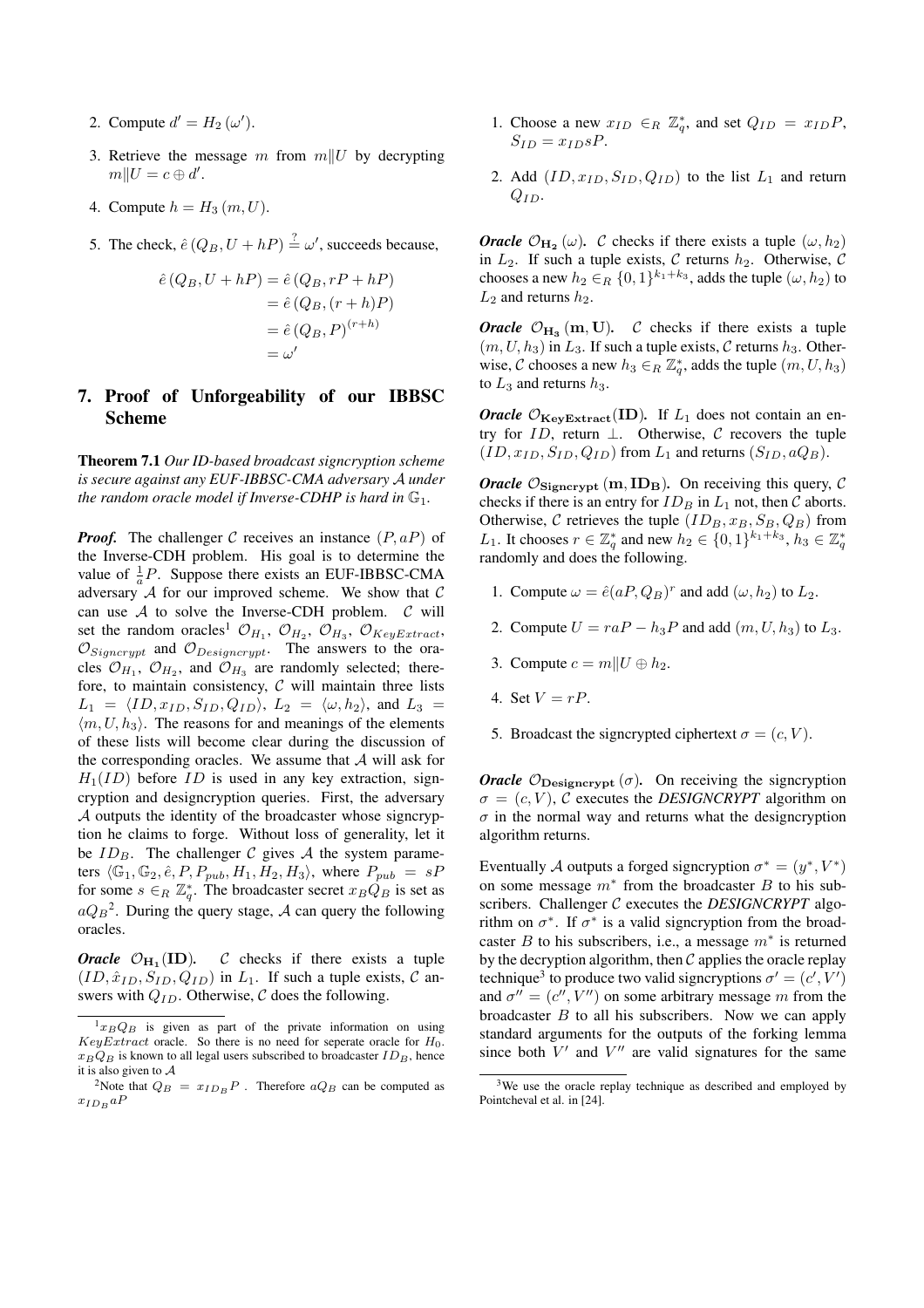message  $m$  and same random tape of the adversary. Finally,  $C$  obtains the solution to the Inverse-CDH instance as  $(h'_3 - h''_3)^{-1}(V' - V'')$ .<sup>4</sup> We have,

$$
(h'_3 - h''_3)^{-1}(V' - V'') = (h'_3 - h''_3)^{-1}(h'_3 - h''_3)\frac{1}{a}P
$$
  
=  $\frac{1}{a}P$ 

So, we can see that the challenger  $C$  has the same advantage in solving the Inverse-CDH problem as the adversary A has in forging a valid signcryption. So, if there exists an adversary who can forge a valid signcryption with nonnegligible advantage, that means there exists an algorithm to solve the Inverse-CDH problem with non-negligible advantage. Since this is not possible, it is infeasible for an adversary to forge a valid signcryption. Hence, our proposed scheme is secure against any EUF-IBBSC-CMA attack.  $\square$ 

# 8. Proof of Confidentiality of our IBBSC Scheme

Theorem 8.1 *Our improved ID-based broadcast signcryption scheme is secure against any IND-IBBSC-CCA2 adversary* A *under the random oracle model if DBDHP is hard*  $in \mathbb{G}_1$ .

*Proof.* The challenger C receives  $(P, aP, bP, cP, \alpha)$ , an instance of the DBDH problem. His goal is to determine if  $\hat{e}(P, P)^{abc} \stackrel{?}{=} \alpha$ . Suppose there exists an IND-IBBSC-CCA2 adversary  $A$  for our improved scheme. We show that  $\mathcal C$  can use  $\mathcal A$  to solve the DBDH problem.  $\mathcal C$  will set the random oracles  $\mathcal{O}_{H_1}, \mathcal{O}_{H_2}, \mathcal{O}_{H_3}, \mathcal{O}_{KeyExtract}, \mathcal{O}_{Signerypt}$ and  $\mathcal{O}_{Designcrypt}$ . The answers to the oracles  $\mathcal{O}_{H_1}, \mathcal{O}_{H_2},$ and  $\mathcal{O}_{H_3}$  are randomly selected; therefore, to maintain consistency, C will maintain five lists  $L_0 = \langle \omega, h_0 \rangle$ ,  $L_1 =$  $\langle ID, x_{ID}, S_{ID}, Q_{ID} \rangle, L_2 = \langle \omega, h_2 \rangle, L_3 = \langle m, U, h_3 \rangle,$ and  $L_s = \langle \sigma, m \rangle$ . The reasons for and meanings of the elements of these lists will become clear during the discussion of the corresponding oracles. We assume that  $A$  will ask for  $H_1(ID)$  before  $ID$  is used in any key extraction, signcryption and designcryption queries. First, the adversary A outputs the identity of the broadcaster whose subscribers he plans to attack. Without loss of generality, let it be  $ID_B$ . The challenger C gives A the system parameters  $\langle \mathbb{G}_1, \mathbb{G}_2, \hat{e}, P, P_{pub}, H_1, H_2, H_3 \rangle$ , where  $P_{pub} = sP$ for some  $s \in_R \mathbb{Z}_q^*$ . The broadcaster secret  $x_B Q_B$  is set as  $aQ_B$ <sup>5</sup> During the query stage, A can query the following oracles.

*Oracle*  $\mathcal{O}_{\mathbf{H_0}}(\omega)$ . *C* checks if there exists a tuple  $(\omega, h_0)$ in  $L_0$ . If such a tuple exists, C returns  $h_0$ . Otherwise, C chooses a new  $h_0 \in_R \{0,1\}^{k_1}$ , adds the tuple  $(\omega, h_0)$  to  $L_0$ and returns  $h_0$ .

*Oracle*  $\mathcal{O}_{\mathbf{H}_1}(\mathbf{ID}).$  *C* checks if there exists a tuple  $(ID, x_{ID}, S_{ID}, Q_{ID})$  in  $L_1$ . If such a tuple exists,  $C$  answers with  $Q_{ID}$ . Otherwise, C does the following. If  $ID =$  $ID_B$ , then set  $Q_{ID_B} = bP$ , add  $(ID_B, \perp, S_{ID_B}, Q_{ID_B})$  to  $L_1$  and return  $Q_{ID_B}$ . Else, do the following.

- 1. Choose a new  $x_{ID} \in_R \mathbb{Z}_q^*$ , and set  $Q_{ID} = x_{ID}P$ ,  $S_{ID} = x_{ID} sP.$
- 2. Add  $(ID, x_{ID}, S_{ID}, Q_{ID})$  to the list  $L_1$  and return  $Q_{ID}$ .

*Oracle*  $\mathcal{O}_{\mathbf{H}_2}(\omega)$ . *C* checks if there exists a tuple  $(\omega, h_2)$ in  $L_2$ . If such a tuple exists, C returns  $h_2$ . Otherwise, C chooses a new  $h_2 \in_R \{0,1\}^{k_1+k_3}$ , adds the tuple  $(\omega, h_2)$  to  $L_2$  and returns  $h_2$ .

*Oracle*  $\mathcal{O}_{H_3}$  (m, U). C checks if there exists a tuple  $(m, U, h_3)$  in  $L_3$ . If such a tuple exists, C returns  $h_3$ . Otherwise, C chooses a new  $h_3 \in_R \mathbb{Z}_q^*$ , adds the tuple  $(m, U, h_3)$ to  $L_3$  and returns  $h_3$ .

*Oracle*  $\mathcal{O}_{\mathbf{KeyExtract}}(\mathbf{ID})$ *.* If  $L_1$  does not contain an entry for  $ID$ , return  $\bot$ . Otherwise,  $C$  recovers the tuple  $(ID, x_{ID}, S_{ID}, Q_{ID})$  from  $L_1$  and returns  $S_{ID}$ .

*Oracle*  $\mathcal{O}_{Signcrypt}(m, ID_B)$ . On receiving this query, C checks if there is an entry for  $ID_B$  in  $L_1$  not, then C aborts. Otherwise, C retrieves the tuple  $(ID_B, x_B, S_B, Q_B)$  from L<sub>1</sub>. It chooses  $r \in \mathbb{Z}_q^*$  and new  $h_2 \in \{0,1\}^{k_1+k_3}, h_3 \in \mathbb{Z}_q^*$ randomly and does the following.

- 1. Compute  $\omega = \hat{e}(aP, Q_B)^r$  and add  $(\omega, h_2)$  to  $L_2$ .
- 2. Compute  $U = raP h_3P$  and add  $(m, U, h_3)$  to  $L_3$ .
- 3. Compute  $c = m||U \oplus h_2$ .
- 4. Set  $V = rP$ .
- 5. Add  $(\sigma, m)$  to  $L_s$  and broadcast the signcrypted ciphertext  $\sigma = (c, V)$ .

*Oracle*  $\mathcal{O}_{\mathrm{Designcrypt}}(\sigma)$ . Note that the challenger does not know the broadcast parameter  $x_BQ_B = abP$  and hence cannot do a normal designcryption. So, he does the following (assume  $\sigma = (c, V)$ ).

- 1. Traverse through the list  $L<sub>s</sub>$ . If there exists an entry  $(\sigma, m)$ , then return m. Otherwise, continue to the next step.
- 2. Traverse through the list  $L_3$ . For each entry  $(m, U, h_3)$ , do the following.

<sup>&</sup>lt;sup>4</sup>Note that,  $h'_3$  and  $h''_3$  can be obtained from  $L_3$  as  $\mathcal{O}_{H_3}$  *must* be used during designcryption with the input  $(m, U)$ .

<sup>&</sup>lt;sup>5</sup>Note that  $Q_B = bP$ . Therefore  $aQ_B = abP$  which is also unknown to C.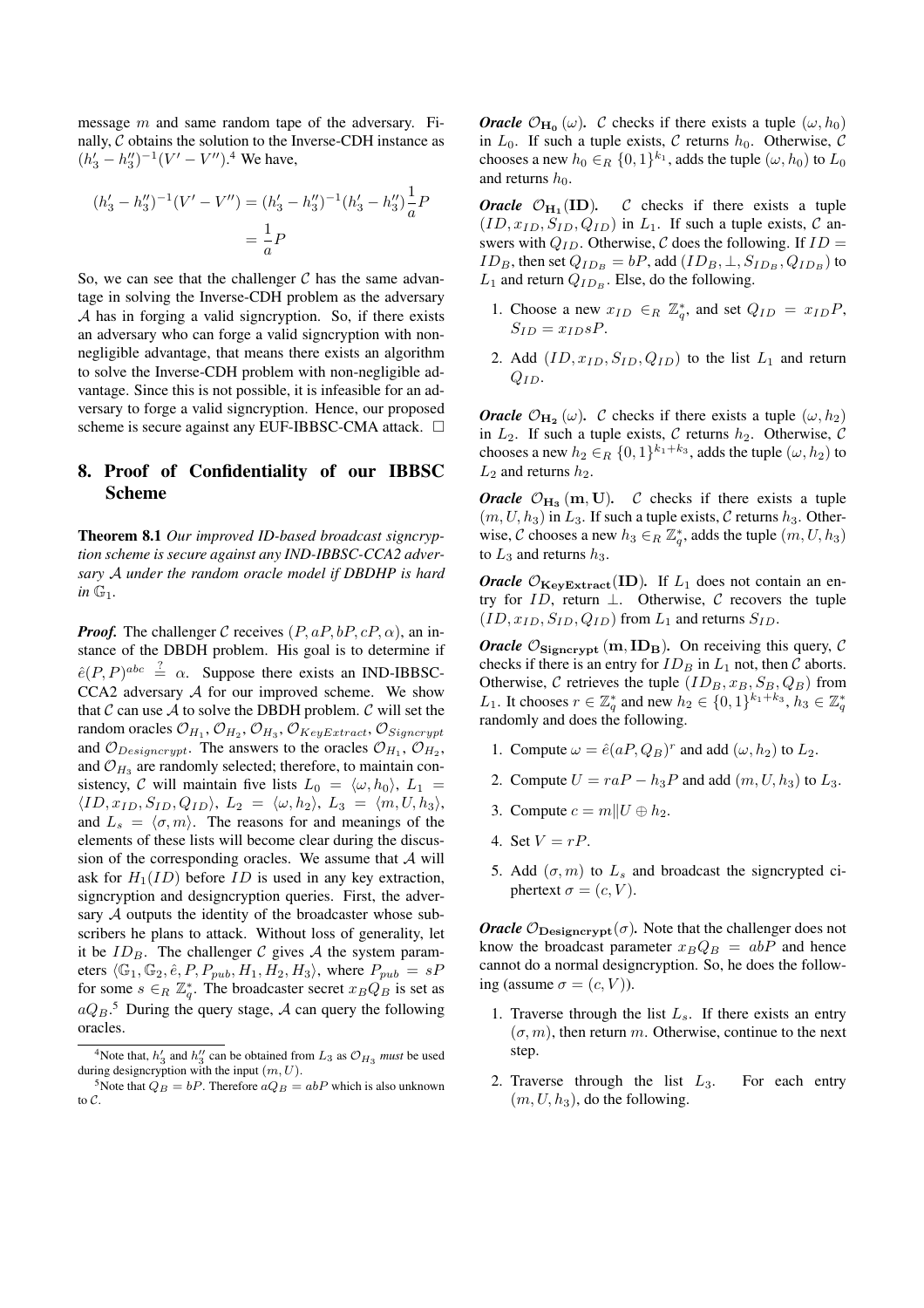- (a) Compute  $h_2 = (m||U) \oplus c$ .
- (b) Traverse through the list  $L_2$ . If there exists an entry of the form  $(\omega, h_2)$ , then continue to the next step. Else, continue traversing the list  $L_3$ (Go back to Step 2).
- (c) Check if  $\omega = \hat{e}(Q_B + U + h_3 P)$ . If so, then return m. Else, continue scanning the list  $L_2$  for matching entries.
- 3. If the list  $L_3$  is exhausted without any match, then return ⊥.

After this first query stage, A outputs two plaintext messages  $m_0$  and  $m_1$  of equal length. Now, C chooses a random bit  $b \in \{0, 1\}$ , retrieves the tuple  $(ID_B, x_B, S_B, Q_B)$  from  $L_1$ , and signcrypts the message  $m_b$  as follows.

- 1. Choose a new random number  $h_3 \in \mathbb{Z}_q^*$
- 2. Compute  $U = cP$  and  $V = cP + h_3P$
- 3. Compute  $\omega = \alpha \cdot \hat{e}(aP, bP)^{h_3}$
- 4. Compute  $h_2 = H_2(\omega)$  using his own oracle as  $\mathcal{O}_{H_2}(\omega).$
- 5. Compute  $y = (m||U) \oplus h_2$  and add  $\langle m, U, h_3 \rangle$  to  $L_2$ .

C returns  $\sigma = \langle y, V \rangle$  as the challenge signcrypted ciphertext.

 $\mathcal A$  is now allowed to perform at most  $q_s$  queries (which may include queries to any of the oracles) as above. However, it cannot query the designcryption oracle with the challenge signcryption. Finally the adversary outputs the guess  $b'$  of the bit  $b$ . If the adversary has to win the game with non-negligible advantage, then he must have decrypted the challenge signcrypted ciphertext for which, he should have queried  $\mathcal{O}_{H_2}$  with  $\hat{e}(x_BQ_B, V)$  which is nothing but  $\hat{e}(abP, (c+h_3)P) = \hat{e}(P, P)^{abc + abh_3}$ . Since  $L_2$  records the queries of the adversary to  $\mathcal{O}_{H_2}$  in the form of  $\langle \omega, h_2 \rangle$ , within  $q_s$  queries, we can decide if  $\alpha \stackrel{?}{=} \hat{e}(P,P)^{abc}$  by checking if  $\omega = \alpha \cdot \hat{e}(aP, h_3bP)$  every time the adversary queries  $\mathcal{O}_{H_2}$ . The challenger aborts the adversary as soon as the DBDH problem is solved.

So, if there exists a non-trivial adversary who can defeat the signcryption by learning something about the encrypted message, that means there exists an algorithm to solve the DBDH problem with non-negligible advantage. Since this is not possible, no adversary can defeat the signcryption this way. Hence, our proposed scheme is secure against any IND-IBBSC-CCA2 attack. ¤

#### 9. Efficiency of our IBBSC Scheme

In this section, we discuss the efficiency of our improved IBBSC scheme. The major parameters involved are the computation costs for *signcryption* and *designcryption* operations, the communication cost and the storage at the user's end. For computational cost, we consider the number of pairing computations performed, as they are the costliest operations involved. Our improved IBBSC scheme performs no pairing operation during *Signcrypt* (except during setup of  $\omega_B$ ) and two pairing operations per user for *Designcrypt*, which is the same as that of Bohio et al.'s scheme. For the communication cost, we have to broadcast only a tuple of two elements compared to three in Bohio et al.'s scheme. Coming to storage cost, we consider the storage at the broadcaster's end and storage at the user's end. The storage cost for the broadcaster and a user is only  $O(1)$  as they do not have to store anything other than their secret key and precomputed secret. Thus, our improved scheme does not compromise any of the efficiency properties of Bohio et al.'s scheme. The added advantage here is that the size of signcrypted ciphertext has been reduced to two elements.

### 10. Conclusion

In this paper, we have considered the problem of secure and authenticated content distribution over large networks, especially wireless networks, which, on one hand, are increasingly becoming popular choices for the modern civilization, what with the advent of mobile and portable devices such as cell phones and PDAs, and on the other hand, are much easier to eavesdrop than wired networks. IBBSC schemes provide the best solution to this problem. First, we have demonstrated a break of Bohio et al.'s IBBSC scheme, both in terms of authentication and confidentiality. Following this, we have proposed a fixed version of the scheme to prevent forgeability and we have also proven its IND-CCA2 and EUF-CMA security formally in the random oracle model. These are the strongest security notions for message confidentiality and authentication respectively. While we have fixed Bohio et al.'s IBBSC scheme, we have not compromised the performance of their scheme. In fact, we reduce the size of the signcrypted ciphertext to two elements.

*Future Work.* While Bohio et al.'s scheme (and hence our fixed version) offers the indisputable advantage of constant size ciphertext, it suffers from a major drawback. Suppose a user is to be revoked or a user leaves the group. Then the whole scheme comes to a standstill. Because now the broadcast parameter has to be changed and sent to every remaining user of the group. So, it becomes important for the research community to investigate for conventional IBBSC schemes that also achieve constant size ciphertexts.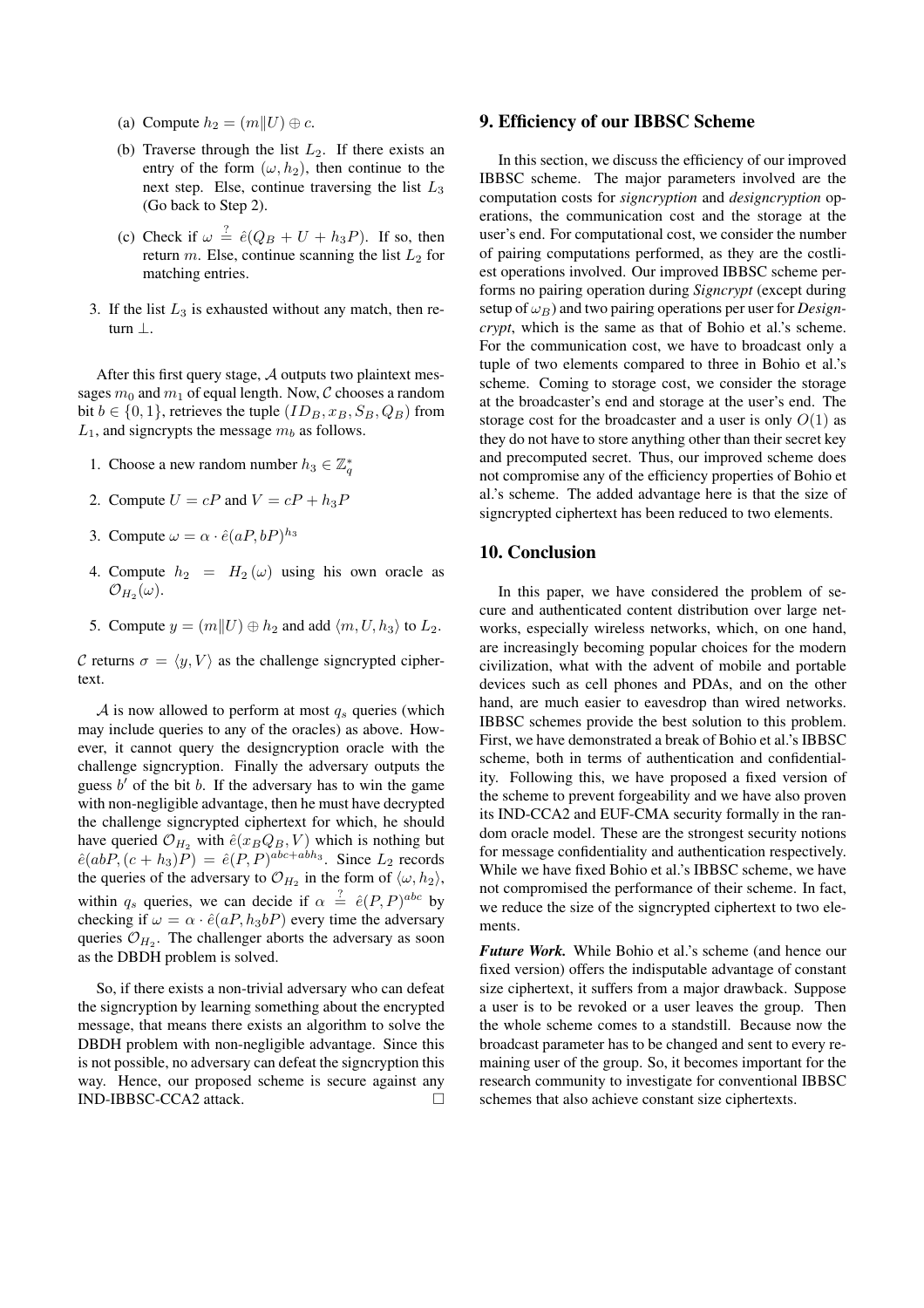### References

- [1] J. Baek, R. Steinfeld, and Y. Zheng. Formal proofs for the security of signcryption. In *PKC 2002: Proceedings of the 5th International Workshop on Practice and Theory in Public Key Cryptography*, volume 2274 of *Lecture Notes in Computer Science*, pages 80–98. Springer-Verlag, 2002.
- [2] F. Bao and R. H. Deng. A signcryption scheme with signature directly verifiable by public key. In *PKC '98: Proceedings of the 1st International Workshop on Practice and Theory in Public Key Cryptography*, volume 1431 of *Lecture Notes in Computer Science*, pages 55–59. Springer-Verlag, 1998.
- [3] P. S. L. M. Barreto, B. Libert, N. McCullagh, and J.-J. Quisquater. Efficient and provably-secure identity-based signatures and signcryption from bilinear maps. In *Advances in Cryptology - ASIACRYPT 2005: Proceedings of the 11th International Conference on the Theory and Application of Cryptology and Information Security*, volume 3788 of *Lecture Notes in Computer Science*, pages 515–532. Springer-Verlag, 2005.
- [4] M. J. Bohio and A. Miri. An authenticated broadcasting scheme for wireless ad hoc network. In *2nd Annual Conference on Communication Networks and Services Research (CNSR)*, pages 69–74, 2004.
- [5] D. Boneh and X. Boyen. Efficient selective-id secure identity-based encryption without random oracles. In *Advances in Cryptology - EUROCRYPT 2004: Proceedings of the 23rd International Conference on the Theory and Application of Cryptographic Techniques*, volume 3027 of *Lecture Notes in Computer Science*, pages 223–238. Springer-Verlag, 2004.
- [6] D. Boneh and X. Boyen. Secure identity based encryption without random oracles. In *Advances in Cryptology - CRYPTO 2004: Proceedings of the 24th Annual International Cryptology Conference*, volume 3152 of *Lecture Notes in Computer Science*, pages 443–459. Springer-Verlag, 2004.
- [7] D. Boneh, X. Boyen, and E.-J. Goh. Hierarchical identity based encryption with constant size ciphertext. In *Advances in Cryptology - EUROCRYPT 2005: Proceedings of the 24th International Conference on the Theory and Application of Cryptographic Techniques*, volume 3494 of *Lecture Notes in Computer Science*, pages 440–456. Springer-Verlag, 2005.
- [8] D. Boneh and M. K. Franklin. Identity-based encryption from the weil pairing. In *Advances in Cryptology - CRYPTO 2001: Proceedings of the 21st Annual International Cryptology Conference*, volume 2139 of *Lecture Notes in Computer Science*, pages 213–229. Springer-Verlag, 2001.
- [9] D. Boneh, C. Gentry, and B. Waters. Collusion resistant broadcast encryption with short ciphertexts and private keys. In *Advances in Cryptology - CRYPTO 2005: Proceedings of the 25th Annual International Cryptology Conference*, volume 3621 of *Lecture Notes in Computer Science*, pages 258– 275. Springer-Verlag, 2005.
- [10] R. Canetti, S. Halevi, and J. Katz. Chosen-ciphertext security from identity-based encryption. In *Advances in Cryptology - EUROCRYPT 2004: Proceedings of the 23rd Interna-*

*tional Conference on the Theory and Application of Cryptographic Techniques*, volume 3027 of *Lecture Notes in Computer Science*, pages 207–222. Springer-Verlag, 2004.

- [11] C. Cocks. An identity based encryption scheme based on quadratic residues. In *IMA 2001: Proceedings of the 8th International Conference in Cryptography and Coding*, volume 2260 of *Lecture Notes in Computer Science*, pages 360– 363. Springer-Verlag, 2001.
- [12] C. Delerablée, P. Paillier, and D. Pointcheval. Fully collusion secure dynamic broadcast encryption with constant-size ciphertexts or decryption keys. In *PAIRING 2007: Proceedings of the 1st International Conference on Pairing-Based Cryptography*, volume 4575 of *Lecture Notes in Computer Science*, pages 39–59. Springer-Verlag, 2007.
- [13] A. Fiat and M. Naor. Broadcast encryption. In *Advances in Cryptology - CRYPTO '93: Proceedings of the 13th Annual International Cryptology Conference*, volume 773 of *Leture Notes in Computer Science*, pages 480–491. Springer-Verlag, 1994.
- [14] C. Gamage, J. Leiwo, and Y. Zheng. Encrypted message authentication by firewalls. In *PKC 1999: Proceedings of the 2nd International Workshop on Practice and Theory in Public Key Cryptography*, volume 1560 of *Lecture Notes in Computer Science*, pages 69–81. Springer-Verlag, 1999.
- [15] C. Gentry. Practical identity-based encryption without random oracles. In *Advances in Cryptology - EUROCRYPT 2006: Proceedings of the 25th International Conference on the Theory and Application of Cryptographic Techniques*, volume 4004 of *Lecture Notes in Computer Science*, pages 445–464. Springer-Verlag, 2006.
- [16] M. T. Goodrich, J. Z. Sun, and R. Tamassia. Efficient treebased revocation in groups of low-state devices. In *Advances in Cryptology - CRYPTO 2004: Proceedings of the 24th Annual International Cryptology Conference*, volume 3152 of *Lecture Notes in Computer Science*, pages 511–527. Springer-Verlag, 2004.
- [17] D. Halevy and A. Shamir. The lsd broadcast encryption scheme. In *Advances in Cryptology - CRYPTO 2002: Proceedings of the 22nd Annual International Cryptology Conference*, volume 2442 of *Lecture Notes in Computer Science*, pages 47–60. Springer-Verlag, 2002.
- [18] H. Y. Jung, K. S. Chang, D. H. Lee, and J. I. Lim. Signcryption schemes with forward secrecy. In *WISA 2001: Proceedings of the 2nd International Workshop on Information Security Applications*, pages 403–475, 2001.
- [19] B. Libert and J.-J. Quisquater. A new identity based signcryption scheme from pairings. *Proceedings of the IEEE Information Theory Workshop*, pages 155–158, 2003.
- [20] J. Malone-Lee. Identity-based signcryption. Cryptology ePrint Archive, Report 2002/098, 2002.
- [21] J. Malone-Lee and W. Mao. Two birds one stone: Signcryption using rsa. In *Topics in Cryptology - CT-RSA 2003: Proceedings of the Cryptographers' Track at the RSA Conference 2003*, volume 2612 of *Lecture Notes in Computer Science*, pages 211–225. Springer-Verlag, 2003.
- [22] Y. Mu and V. Varadharajan. Distributed signcryption. In *Progress in Cryptology - INDOCRYPT 2000: Proceedings of the 1st International Conference in Cryptology in India*,